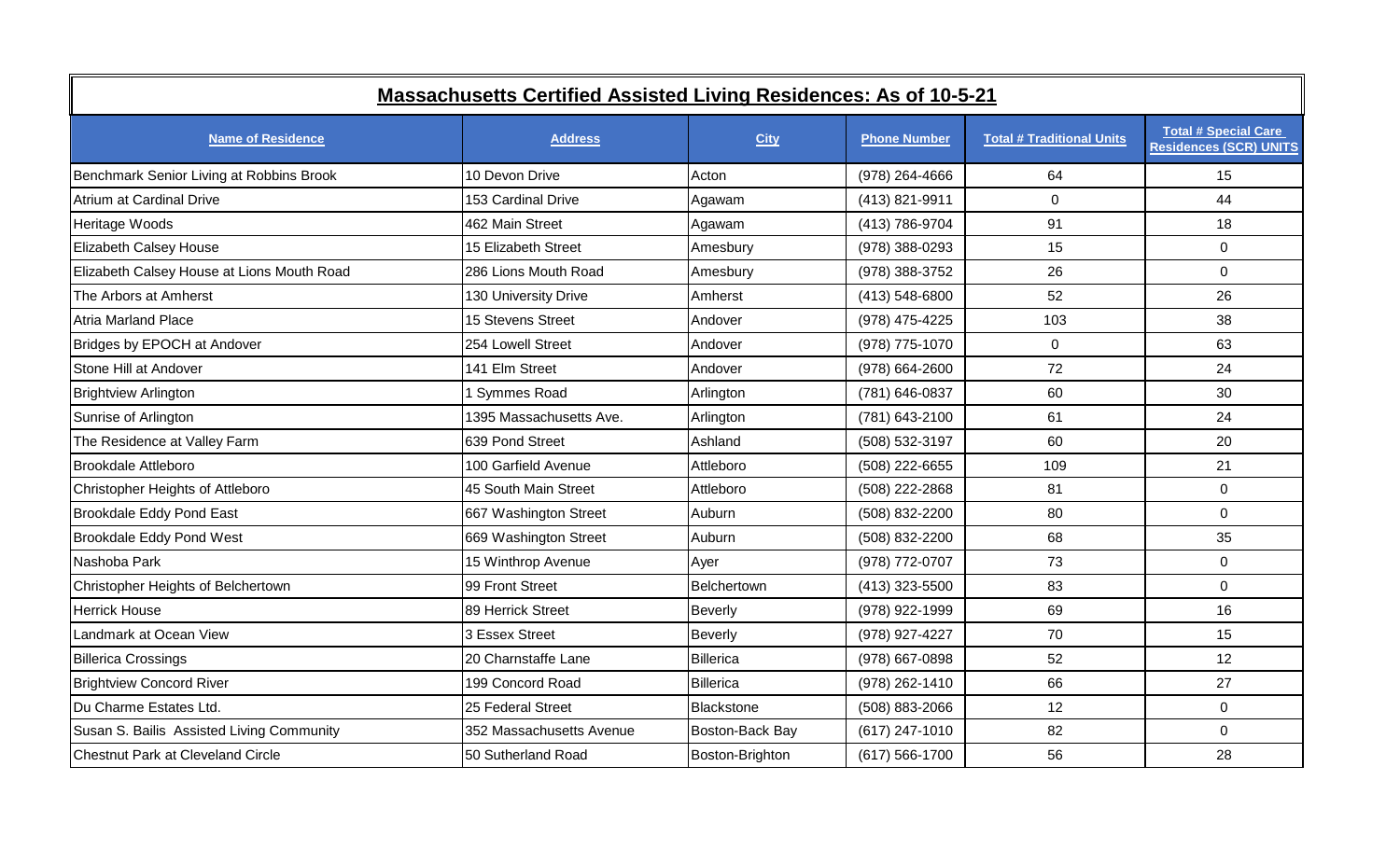| Providence House                                | 180 Corey Road          | Boston-Brighton                | (617) 731-0505   | 90             | 12             |
|-------------------------------------------------|-------------------------|--------------------------------|------------------|----------------|----------------|
|                                                 |                         |                                |                  |                |                |
| Zelma Lacey House                               | 9 West School Street    | Boston-Charlestown             | (617) 241-0328   | 66             | $\Omega$       |
| Standish Village at Lower Mills                 | 1190 Adams Street       | Boston-Dorchester              | $(617)$ 298-5656 | 72             | 13             |
| Rogerson House                                  | 434 Jamaicaway          | Boston-Jamaica Plain           | (617) 983-2300   | $\mathbf 0$    | 40             |
| Springhouse                                     | 44-46 Allandale Street  | Boston-Jamaica Plain           | (617) 522-0043   | 36             | 13             |
| Landmark at Longwood                            | 63 Parker Hill Avenue   | <b>Boston-Mission Hill</b>     | (617) 975-0110   | 60             | 15             |
| <b>Ruggles Assisted Living</b>                  | 25 Ruggles Street       | Boston-Roxbury                 | (617) 427-0142   | 43             | $\overline{0}$ |
| Compass on the Bay                              | 1380 Columbia Road      | Boston-South Boston            | (617) 268-5450   | $\overline{0}$ | 39             |
| <b>Edelweiss Village</b>                        | 2220 Centre Street      | <b>Boston-West Roxbury</b>     | (857) 547-2000   | 62             | $\overline{0}$ |
| Keystone Place at Buzzards Bay                  | 218 Main Street         | <b>Bourne</b>                  | (774) 302-4539   | 55             | 20             |
| Glen at Grove Manor                             | 180 Grove Street        | <b>Braintree</b>               | (781) 843-3700   | 20             | $\overline{0}$ |
| <b>Grove Manor Estates</b>                      | 160 Grove Street        | <b>Braintree</b>               | (781) 843-3700   | 55             | 15             |
| Sunrise of Braintree                            | 618 Granite Street      | <b>Braintree</b>               | (781) 356-0190   | 51             | 28             |
| Maplewood at Brewster                           | 820 Harwich Road        | <b>Brewster</b>                | (774) 320-1822   | 99             | 33             |
| Pleasant Bay of Brewster Assisted Living Center | 120 Woodlands Way       | <b>Brewster</b>                | (508) 240-1990   | 59             | $\overline{0}$ |
| Connemara Senior Living Campello                | 25 E. Nilsson Street    | <b>Brockton</b>                | (508) 588-5334   | 73             | 13             |
| <b>Heights Crossing</b>                         | 35 Christy Place        | Brockton                       | (508) 580-4300   | 79             | 21             |
| <b>Goddard House</b>                            | 165 Chestnut Street     | <b>Brookline</b>               | (617) 731-8500   | 75             | 40             |
| Wingate Residences at Boylston Place            | 615 Heath Street        | <b>Brookline-Chestnut Hill</b> | (617) 244-6400   | 48             | $\overline{0}$ |
| Atria Longmeadow Place                          | 42 Mall Road            | Burlington                     | (781) 270-9008   | 97             | 13             |
| Stonebridge at Burlington                       | 50 Greenleaf Way        | Burlington                     | (781) 272-0080   | 84             | 26             |
| Sunrise of Burlington                           | 24 Burlington Mall Road | Burlington                     | (781) 229-8100   | 50             | 29             |
| <b>Cadbury Commons</b>                          | 66 Sherman Street       | Cambridge                      | (617) 868-0575   | 50             | 24             |
| Cambridge Homes                                 | 360 Mount Auburn St.    | Cambridge                      | (617) 876-0369   | 44             | $\overline{0}$ |
| <b>Neville Place</b>                            | 650 Concord Avenue      | Cambridge                      | (617) 497-8700   | 58             | 13             |
| Youville House Assisted Living Residence, Inc.  | 1573 Cambridge Street   | Cambridge                      | (617) 491-1234   | 95             | 0              |
| <b>Brightview Canton</b>                        | 125 Turnpike Street     | Canton                         | (781) 298-3407   | 40             | 25             |
| Cornerstone at Canton                           | 175 Revere Street       | Canton                         | (781) 821-3616   | 65             | 22             |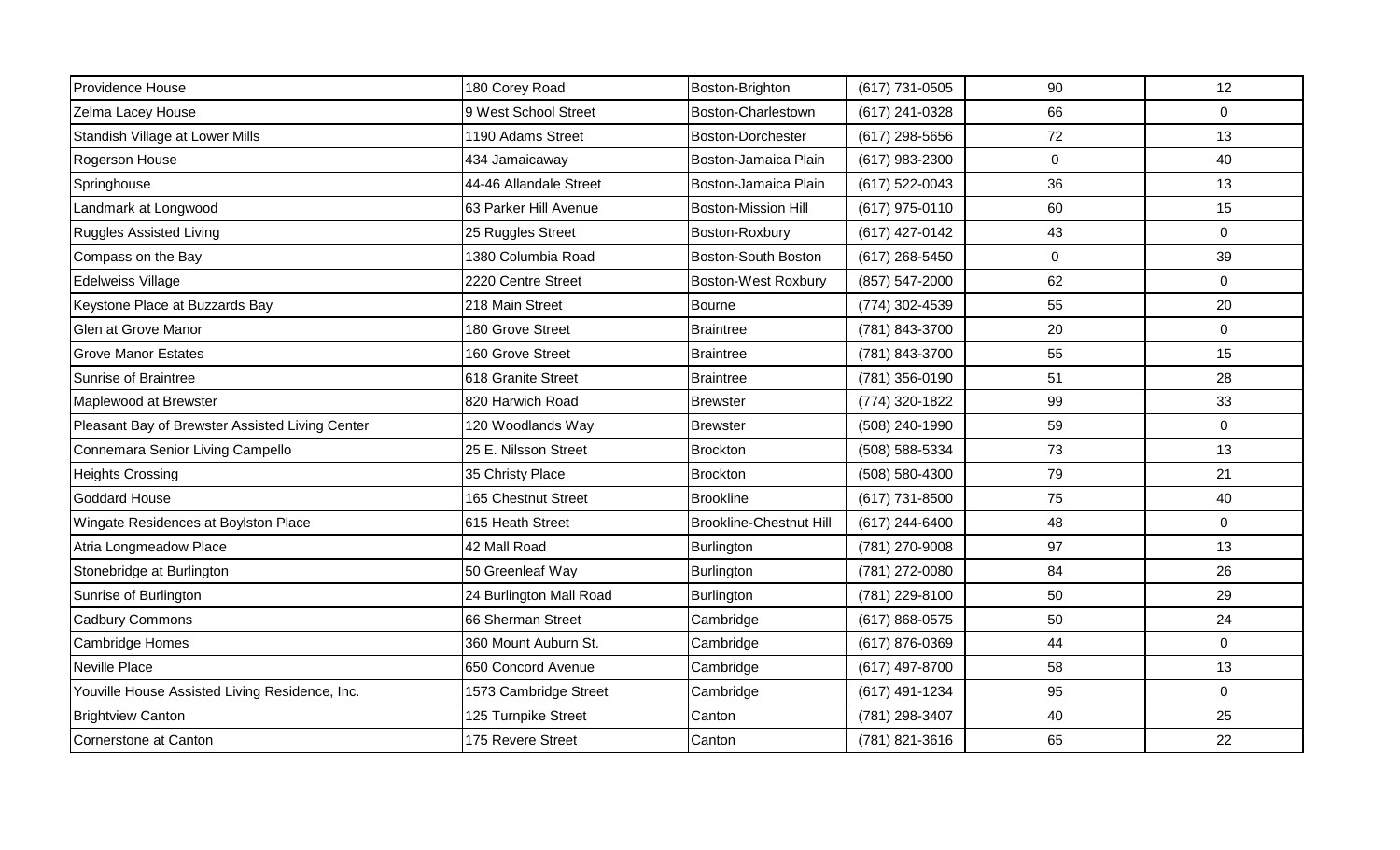| <b>Brookside at Regency</b>                   | 120 South Main Street  | Centerville    | (508) 790-5800   | 19               | 10             |
|-----------------------------------------------|------------------------|----------------|------------------|------------------|----------------|
| <b>Harbor Point at Centerville</b>            | 22 Richardson Road     | Centerville    | (508) 778-2311   | $\mathbf 0$      | 65             |
| Fieldstone at The Overlook                    | 88 Masonic Home Road   | Charlton       | (508) 434-2510   | 0                | 14             |
| Victorian Health of Chatham                   | 389 Orleans Road       | Chatham        | (508) 945-1211   | 40               | $\overline{0}$ |
| Atrium at Drum Hill                           | 2 Technology Drive     | Chelmsford     | (978) 674-5295   | $\boldsymbol{0}$ | 44             |
| <b>Chelmsford Crossings</b>                   | 199 Chelmsford Street  | Chelmsford     | (978) 250-8855   | 63               | $\overline{0}$ |
| Sunny Acres-Legacy Care                       | 254 Billerica Road     | Chelmsford     | $(978)$ 256-1616 | 0                | 12             |
| Cohen Florence Levine Estates                 | 201 Captain's Row      | Chelsea        | (617) 887-0826   | 69               | 0              |
| Florence & Chafetz Home for Specialized Care  | 175 Captain's Row      | Chelsea        | (617) 887-0826   | $\mathbf 0$      | 36             |
| River Mills Assisted Living at Chicopee Falls | 7 River Mills Drive    | Chicopee       | (413) 531-0995   | 73               | 22             |
| The Arbors at Chicopee                        | 929 Memorial Drive     | Chicopee       | (413) 593-0088   | 80               | 10             |
| Corcoran House                                | 40 Walnut Street       | Clinton        | (978) 365-3600   | 42               | $\Omega$       |
| Sunrise of Cohasset                           | 125 King Street        | Cohasset       | (781) 383-6300   | 40               | 22             |
| <b>Concord Park</b>                           | 68 Commonwealth Street | Concord        | (978) 369-4728   | 77               | 18             |
| Gardens at Newbury Court                      | 80 Deaconess Road      | Concord        | (978) 369-5151   | $\overline{0}$   | 27             |
| Sugar Hill                                    | 45 Main Street         | Dalton         | (413) 684-0100   | 29               | 13             |
| Atrium at Veronica Drive                      | 1 Veronica Drive       | Danvers        | (978) 762-7625   | $\boldsymbol{0}$ | 56             |
| <b>Brightview Danvers</b>                     | 50 Endicott Street     | <b>Danvers</b> | (978) 750-6111   | 55               | 24             |
| Putnam Farms at Danvers                       | 9 Summer Street        | Danvers        | (978) 822-4035   | 60               | 20             |
| <b>Seasons of Danvers</b>                     | 44 Summer Street       | Danvers        | (978) 777-0230   | $\mathbf 0$      | 47             |
| The Linden at Danvers                         | 200 Conant Street      | Danvers        | (978) 777-5717   | 90               | 24             |
| Autumn Glen at Dartmouth                      | 239 Cross Road         | Dartmouth      | (508) 992-8880   | 60               | 25             |
| The Cottages at Dartmouth Village             | 214 Slocum Road        | Dartmouth      | (508) 999-0404   | 45               | 43             |
| The Residence at Cedar Dell                   | 628 Old Westport Road  | Dartmouth      | (508) 636-0590   | 61               | 17             |
| NewBridge on the Charles                      | 6000 Great Meadow Road | Dedham         | (781) 234-9401   | 51               | 36             |
| The Linden at Dedham                          | 391 Common Street      | Dedham         | (781) 407-7711   | 88               | 25             |
| <b>Traditions of Dedham</b>                   | 735 Washington Street  | Dedham         | (781) 251-9330   | 81               | 14             |
| <b>Giving Tree Senior Living LLC</b>          | 1827 Bridge Street     | Dracut         | (866) 957-8733   | 142              | 18             |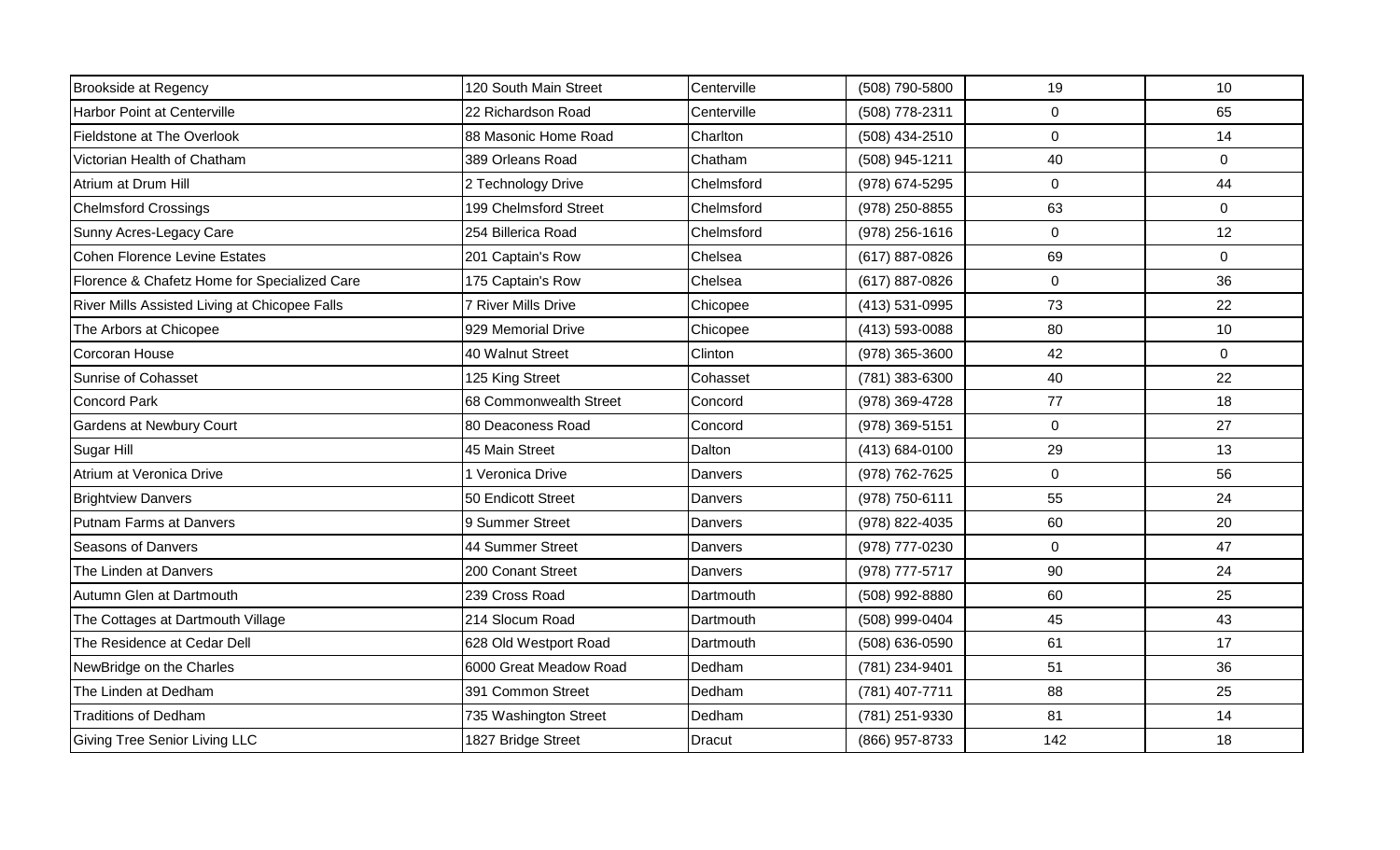| The Arbors at Dracut                               | 21 Broadway Road            | Dracut            | (978) 455-9182 | 53          | 26             |
|----------------------------------------------------|-----------------------------|-------------------|----------------|-------------|----------------|
| Allerton House at The Village at Duxbury           | 290 Kingstown Way           | Duxbury           | (781) 585-2334 | 34          | 0              |
| Duxbury House at The Village Memory Care Residence | 298 Kingstown Way           | <b>Duxbury</b>    | (914) 339-2100 | $\mathbf 0$ | 24             |
| East Village Place                                 | 50 Benton Drive             | East Longmeadow   | (413) 525-8150 | 30          | 43             |
| The Reserve at East Longmeadow                     | 721 Parker Street           | East Longmeadow   | (413) 224-2200 | 71          | 32             |
| The Residence at Five Corners                      | 678 Depot Street            | Easton            | (508) 535-2203 | 64          | 20             |
| Atria Fairhaven                                    | 391 Alden Road              | Fairhaven         | (508) 994-9238 | 50          | 10             |
| <b>Gabriel House of Fall River</b>                 | 261 Oliver Street           | <b>Fall River</b> | (508) 678-9095 | 100         | $\overline{0}$ |
| Prosper at Fall River                              | 400 Columbia Street         | <b>Fall River</b> | (508) 252-0343 | 90          | $\Omega$       |
| Atria Woodbriar Park                               | 339 Gifford Street          | Falmouth          | (508) 540-1600 | 45          | 50             |
| Atria Woodbriar Place                              | 389 Gifford Street          | Falmouth          | (508) 495-5500 | 125         | $\overline{0}$ |
| Heritage at Falmouth                               | 140 Ter Heun Drive          | Falmouth          | (508) 457-6400 | 56          | 0              |
| The Gables of Fitchburg                            | 935 John Fitch Highway      | Fitchburg         | (978) 343-8789 | 47          | $\overline{0}$ |
| <b>Brookdale Cushing Park</b>                      | 300 West Farm Pond Road     | Framingham        | (508) 628-7700 | 78          | 22             |
| <b>Carmel Terrace</b>                              | 933 Central Street          | Framingham        | (508) 788-8000 | 69          | $\Omega$       |
| Mary Ann Morse at Heritage                         | 747 Water Street            | Framingham        | (508) 665-5302 | 33          | 65             |
| The Branches of Framingham                         | 518 Pleasant Street         | Framingham        | (774) 505-7040 | 44          | 14             |
| Benchmark Senior Living at Forge Hill              | 4 Forge Hill Rd.            | Franklin          | (508) 528-9200 | 81          | 16             |
| The Enclave of Franklin                            | 656 King St                 | Franklin          | (508) 520-1150 | 61          | 20             |
| <b>Heywood Wakefield Commons</b>                   | 50 Pine Street              | Gardner           | (978) 632-8292 | 78          | 0              |
| The Arbors at Greenfield                           | 15 Meridian Street          | Greenfield        | (413) 774-4400 | 65          | 11             |
| All American Assisted Living at Hanson             | 1074 West Washington Street | Hanson            | (781) 447-4100 | 40          | 8              |
| Bethany Homes - Merrivista                         | 100 Water Street            | Haverhill         | (978) 374-2168 | 33          | $\overline{0}$ |
| <b>Haverhill Crossings</b>                         | 254 Amesbury Road           | Haverhill         | (978) 556-1600 | 65          | 20             |
| Wingate Residences at Haverhill                    | 10 Residences Way           | Haverhill         | (978) 912-9250 | 44          | 20             |
| Allerton House at Harbor Park                      | 15 Condito Road             | Hingham           | (781) 749-3322 | 56          | 13             |
| Bridges by EPOCH at Hingham                        | Sgt. William B. Terry Drive | Hingham           | (781) 749-7114 | $\mathbf 0$ | 48             |
| The Residence at Penniman Hill                     | 276 Whiting Street          | Hingham           | (781) 556-8121 | 64          | 26             |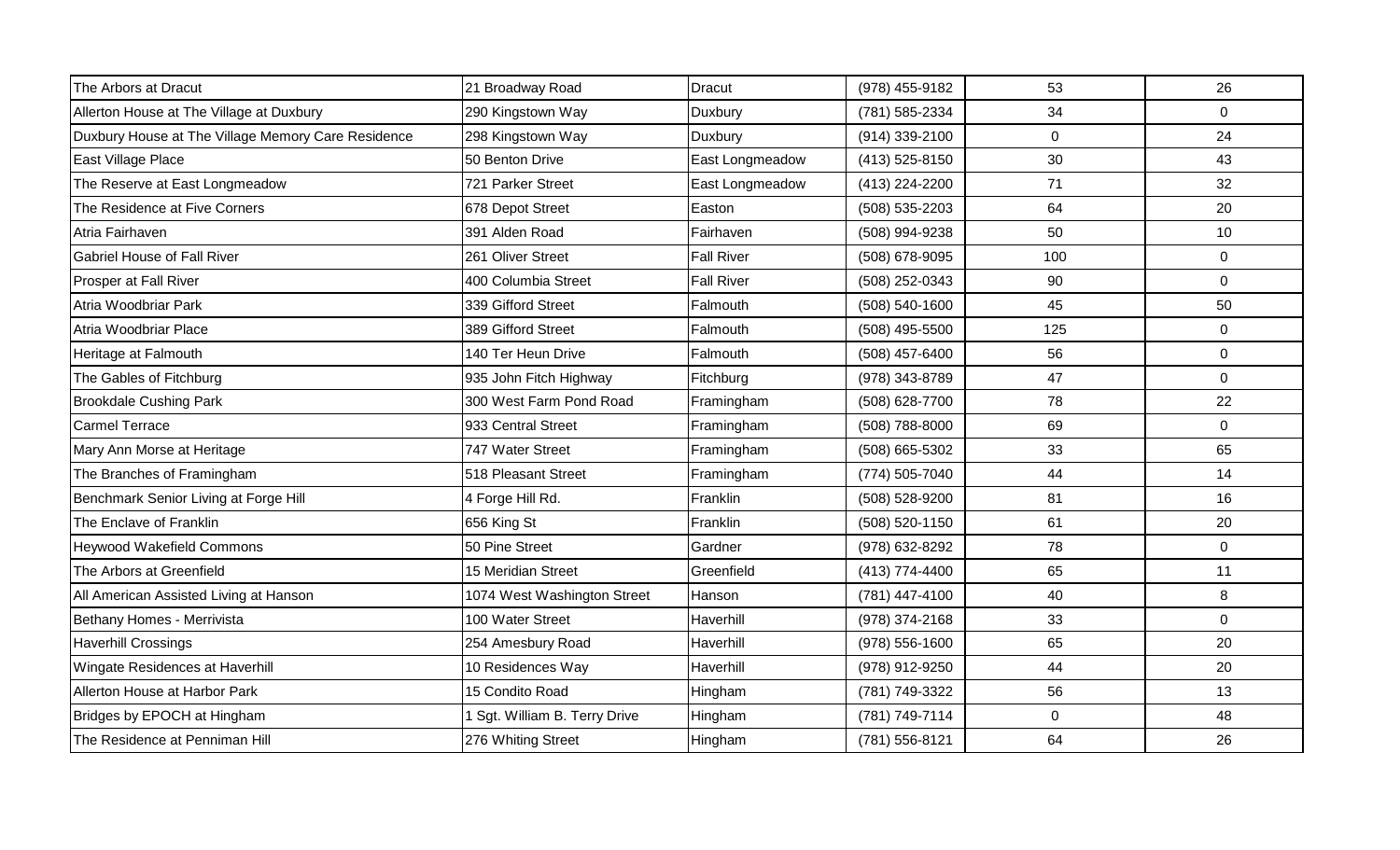| Sarawood                                          | 1 Loomis Avenue       | Holyoke     | (413) 532-7879 | 28        | $\mathbf 0$    |
|---------------------------------------------------|-----------------------|-------------|----------------|-----------|----------------|
| Atria Draper Place                                | 25 Hopedale Street    | Hopedale    | (508) 482-5995 | 50        | 18             |
| Golden Pond                                       | 50 West Main Street   | Hopkinton   | (508) 435-1250 | 114       | 59             |
| Artisan at Hudson                                 | 253 Washington Street | Hudson      | (978) 763-7111 | 65        | 23             |
| <b>Brookdale Cape Cod</b>                         | 790 Falmouth Rd.      | Hyannis     | (508) 790-7666 | 60        | 20             |
| The Residence at Riverbend                        | 149 County Road       | Ipswich     | (978) 356-1300 | 53        | 22             |
| The Inn at Silver Lake                            | 19 & 21 Chipman Way   | Kingston    | (781) 585-4101 | 56        | 30             |
| Davis Manor                                       | 200 Harvard Road      | Lancaster   | (978) 368-4816 | $\pmb{0}$ | 6              |
| Laurel Ridge                                      | 110 North Main Street | Lanesboro   | (413) 445-5959 | 8         | $\overline{0}$ |
| Marguerite's House                                | 189 Maple Street      | Lawrence    | (978) 682-7575 | 106       | $\mathbf 0$    |
| The Landing at Laurel Lake                        | 600 Laurel Street     | Lee         | (413) 243-4747 | 40        | 13             |
| <b>Linda Manor Assisted Living</b>                | 345 Hadenvill Road    | Leeds       | (413) 588-3300 | 68        | 17             |
| Pine Hill at Kimball Farms                        | 235 Walker Street     | Lenox       | (413) 637-7000 | 48        | 26             |
| Leominster Crossings                              | 1160 Main Street      | Leominster  | (978) 537-2424 | 45        | 17             |
| Manor on the Hill                                 | 450 North Main Street | Leominster  | (978) 537-1661 | 64        | 17             |
| Sunrise of Leominster                             | 6 Beth Avenue         | Leominster  | (978) 537-7600 | 38        | 32             |
| Artis Senior Living of Lexington                  | 430 Concord Street    | Lexington   | (781) 538-4534 | $\pmb{0}$ | 72             |
| Youville Place                                    | 10 Pelham Road        | Lexington   | (781) 861-3535 | 71        | 24             |
| Benchmark Senior Living at The Commons in Lincoln | One Harvest Circle    | Lincoln     | (781) 338-5985 | 40        | 24             |
| <b>Chestnut Knoll at Glenmeadow</b>               | 24 Tabor Crossing     | Longmeadow  | (413) 567-7800 | 34        | $\mathbf 0$    |
| <b>Ruth's House</b>                               | 780 Converse Street   | Longmeadow  | (413) 567-3949 | 42        | 22             |
| The Saab Residence                                | 1085 Varnum Avenue    | Lowell      | (978) 569-1016 | 45        | 15             |
| <b>Keystone Commons</b>                           | 460 West Street       | Ludlow      | (413) 583-6611 | 48        | 12             |
| Sunrise of Lynnfield                              | 55 Salem Street       | Lynnfield   | (781) 245-0668 | 64        | 15             |
| Atria Maplewood Place                             | 295 Broadway          | Malden      | (781) 218-3308 | 88        | 10             |
| Forestdale Park Assisted Living                   | 341 Forest Street     | Malden      | (781) 333-8903 | 59        | 18             |
| Village at Willow Crossings                       | 25 Cobb Street        | Mansfield   | (508) 261-1333 | 86        | 18             |
| Christopher Heights of Marlborough                | 99 Pleasant Street    | Marlborough | (508) 281-8001 | 83        | $\mathbf 0$    |
|                                                   |                       |             |                |           |                |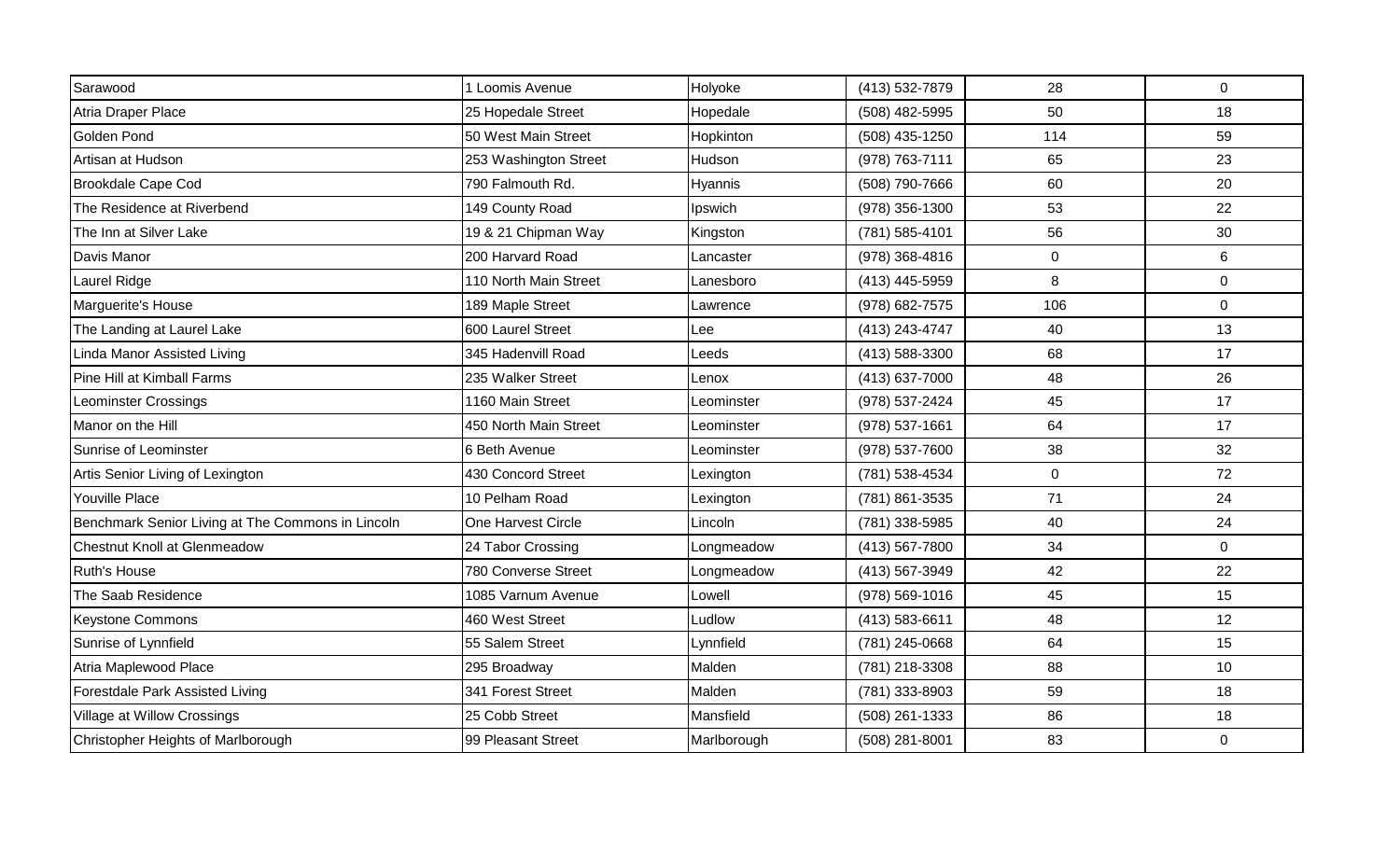| New Horizons at Marlborough         | 400 Hemingway Street      | Marlborough       | (508) 460-5200   | 85             | 35             |
|-------------------------------------|---------------------------|-------------------|------------------|----------------|----------------|
| Robbie's Place                      | 400 Hemenway Street       | Marlborough       | (508) 573-1245   | $\mathbf 0$    | 22             |
| The Branches of Marlboro            | 421 Bolton Street         | Marlborough       | (508) 841-3923   | 44             | 14             |
| Allerton House at Proprietors Green | 10 Village Green Way      | Marshfield        | (781) 834-7885   | 46             | 24             |
| Henrietta Brewer House              | 11Mac's Lane. PO BOX 2460 | Martha's Vineyard | (508) 693-4500   | 14             | $\mathbf 0$    |
| Bridges by EPOCH at Mashpee         | 462 Old Barnstable Road   | Mashpee           | (508) 477-0043   | $\mathbf 0$    | 54             |
| Laurentide at Mashpee Commons       | 64 Great Neck Rd South    | Mashpee           | (508) 539-1300   | 52             | 18             |
| Whitney Place at Medway             | 44 Willow Pond Circle     | Medway            | (505) 533-3300   | 60             | 40             |
| The Residence at Melrose Station    | 158 Essex Street          | Melrose           | (781) 620-8990   | 65             | 25             |
| Grace Morgan House                  | 489 Prospect Street       | Methuen           | (978) 682-4324   | 16             | $\overline{0}$ |
| Methuen Village at Riverwalk Park   | 4 Gleason Street          | Methuen           | (978) 685-2220   | 77             | 14             |
| <b>Blaire House of Milford</b>      | 20 Clafin St              | Milford           | (508) 473-4666   | 23             | 19             |
| Cornerstone at Milford              | 11 Birch Street           | Milford           | (508) 473-0035   | 65             | 20             |
| <b>Whitcomb House</b>               | 245 West Street           | Milford           | (508) 634-2440   | 68             | $\mathbf 0$    |
| <b>Winter Valley Residences</b>     | 600 Canton Avenue         | Milton            | (617) 698-3005   | 16             | $\mathbf 0$    |
| The Residence at Sherburne Commons  | 40 Sherburne Commons      | Nantucket         | (508) 228-4080   | 32             | $\mathbf 0$    |
| Whitney Place at Natick             | 3 Vision Drive            | <b>Natick</b>     | $(508)$ 655-5000 | 39             | 49             |
| Avita of Needham                    | 880 Greendale Ave         | <b>Needham</b>    | (781) 444-2266   | $\overline{0}$ | 62             |
| Wingate Residences at Needham       | 235 Gould Street          | Needham           | (781) 455-9080   | 69             | 22             |
| <b>Whaler's Cove</b>                | 114 Riverside Avenue      | New Bedford       | (508) 997-2880   | 120            | $\mathbf 0$    |
| Atria Merrimack Place               | 85 Storey Avenue          | Newburyport       | (978) 462-7324   | 106            | 23             |
| Avita of Newburyport                | 4 Wallace Bashaw Jr. Way  | Newburyport       | (978) 225-7000   | $\pmb{0}$      | 70             |
| Adelaide of Newton Centre           | 157 Herrick Road          | Newton            | (617) 544-3454   | $\mathbf 0$    | 50             |
| Evans Park at Newton Corner         | 430 Centre Street         | Newton            | (617) 965-9400   | 95             | 17             |
| Scandinavian Living Center          | 206 Waltham Street        | Newton            | $(617)$ 527-6566 | 40             | $\mathbf 0$    |
| Sunrise of Newton                   | 431 Washington Street     | Newton            | (617) 663-1122   | 42             | 43             |
| The Falls at Cordingly Dam          | 2300 Washington Street    | Newton            | (617) 928-0007   | 63             | 26             |
| Ashland Farms at North Andover      | 700 Chickering Road       | North Andover     | (978) 683-1300   | 77             | 21             |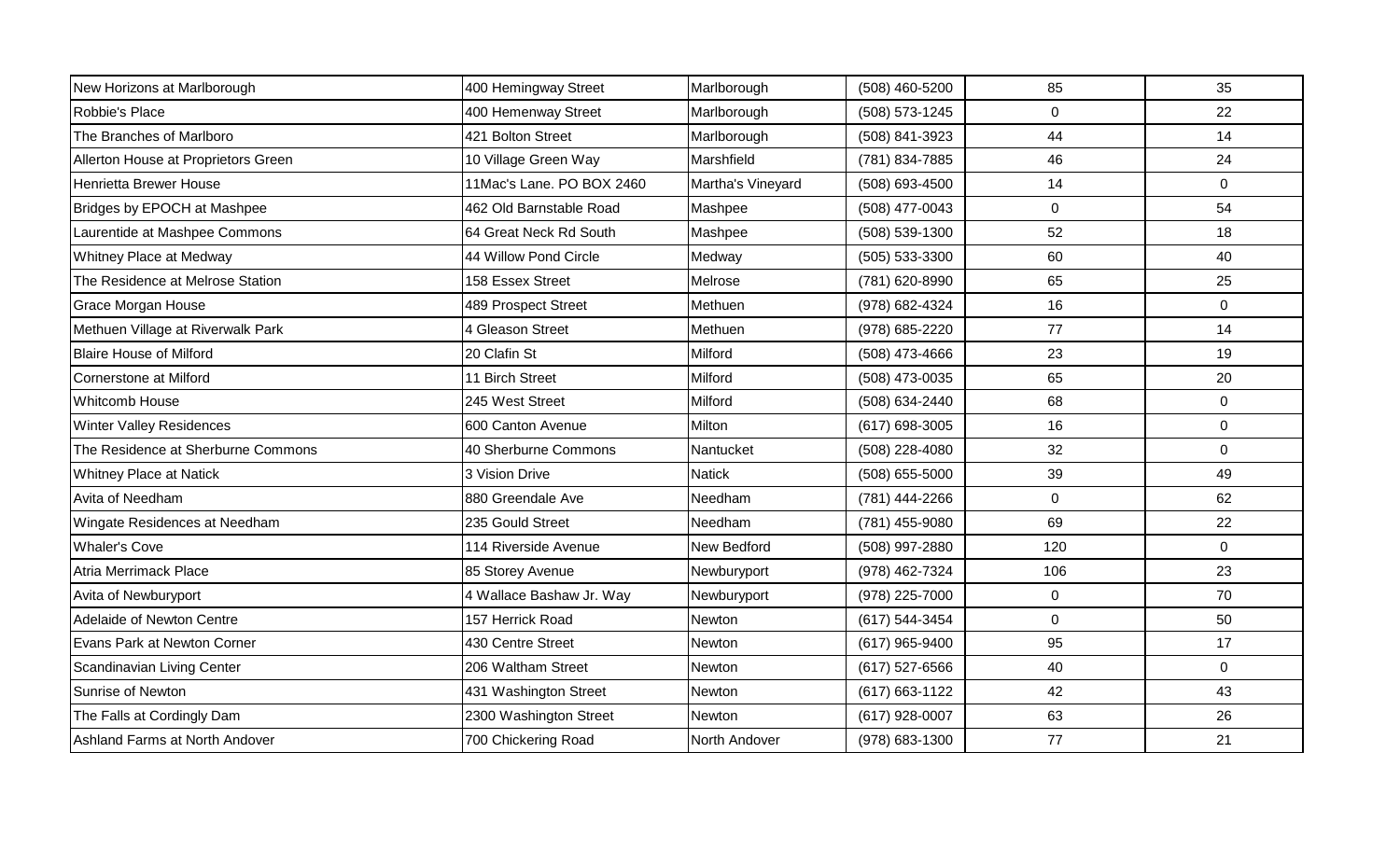| <b>Brightview of North Andover</b>                    | 1275 Turnpike Street      | North Andover    | (978) 686-2582 | 49             | 27             |
|-------------------------------------------------------|---------------------------|------------------|----------------|----------------|----------------|
| The Woodlands Inn at Edgewood                         | 575 Osgood Street         | North Andover    | (978) 725-4102 | 30             | 10             |
| The Branches of North Attleboro                       | 40 Robert F.Toner Blvd    | North Attleboro  | (508) 455-4095 | 38             | 14             |
| The Residence at Freeman Lake                         | 4 Technology Drive        | North Chelmsford | (978) 458-0099 | 60             | 19             |
| Christopher Heights of Northampton                    | 50 Village Hill Road      | Northampton      | (413) 584-0701 | 83             | $\mathbf 0$    |
| Rockridge Retirement Community                        | 25 & 37 Coles Meadow Road | Northampton      | (413) 586-2902 | 42             | 26             |
| Coleman House                                         | 112 West Main Street      | Northborough     | (508) 351-9355 | $\overline{0}$ | 12             |
| Whitney Place at Northborough                         | 238 West Main Street      | Northborough     | (508) 393-5655 | 47             | 28             |
| Paddock Ridge at Northbridge                          | 85 Beaumont Drive         | Northbridge      | (508) 234-3434 | 26             | $\overline{0}$ |
| The Residence at Great Woods                          | 190 Mansfield Avenue      | Norton           | (508) 285-3355 | 72             | $\overline{0}$ |
| Benchmark Senior Living at Clapboardtree              | 40 Clapboardtree Street   | Norwood          | (781) 352-0467 | 69             | 21             |
| Sunrise of Norwood                                    | 86 Saunders Road          | Norwood          | (781) 762-1333 | 45             | 27             |
| Harriett and Ralph Kaplan Estates                     | 240 Lynnfield Street      | Peabody          | (978) 532-4411 | 94             | 36             |
| Sunrise at Gardner Park                               | 73 Margin Street          | Peabody          | (978) 532-3200 | 35             | 20             |
| Bridges by EPOCH at Pembroke                          | 49 Cross Street           | Pembroke         | (781) 243-3020 | $\mathsf{O}$   | 48             |
| Rosewood Homestyle Assisted Living                    | 318-320 Onota Street      | Pittsfield       | (413) 448-8449 | 25             | $\overline{0}$ |
| Side By Side                                          | 120 Onota St.             | Pittsfield       | (413) 443-4274 | 43             | $\overline{0}$ |
| Side by Side Assisted Living Residence Veterans Annex | 43 West Union Street      | Pittsfield       | (413) 443-4274 | 20             | $\overline{0}$ |
| Wingate Residences at Melbourne                       | 140 Melbourne Road        | Pittsfield       | (413) 499-1992 | 88             | 30             |
| Laurelwood at The Pinehills                           | 10 Golf Drive             | Plymouth         | (508) 927-6346 | 51             | 29             |
| <b>Plymouth Crossings</b>                             | 157 South Street          | Plymouth         | (508) 503-1457 | 41             | 16             |
| <b>Stafford Hill</b>                                  | 60 Stafford Street        | Plymouth         | (508) 830-9990 | 61             | 25             |
| Sunrise of Plymouth Beach                             | 97 Warren Avenue          | Plymouth         | (508) 746-9733 | 58             | 29             |
| Cape Cod Senior Residences at Pocasset                | 100 Dr. Julius Kelly Lane | Pocasset         | (508) 564-4474 | 60             | $\mathbf 0$    |
| Atria Marina Place                                    | 4 Seaport Driv            | Quincy           | (617) 770-3264 | 89             | 21             |
| Atrium at Faxon Woods                                 | 2003 Falls Blvd.          | Quincy           | (617) 471-5595 | $\Omega$       | 54             |
| <b>Brookdale Quincy Bay</b>                           | 99 Brackett Street        | Quincy           | (617) 472-4457 | 150            | $\overline{0}$ |
| Fenno House                                           | 540 Hancock Street        | Quincy           | (617) 773-1590 | 39             | $\overline{0}$ |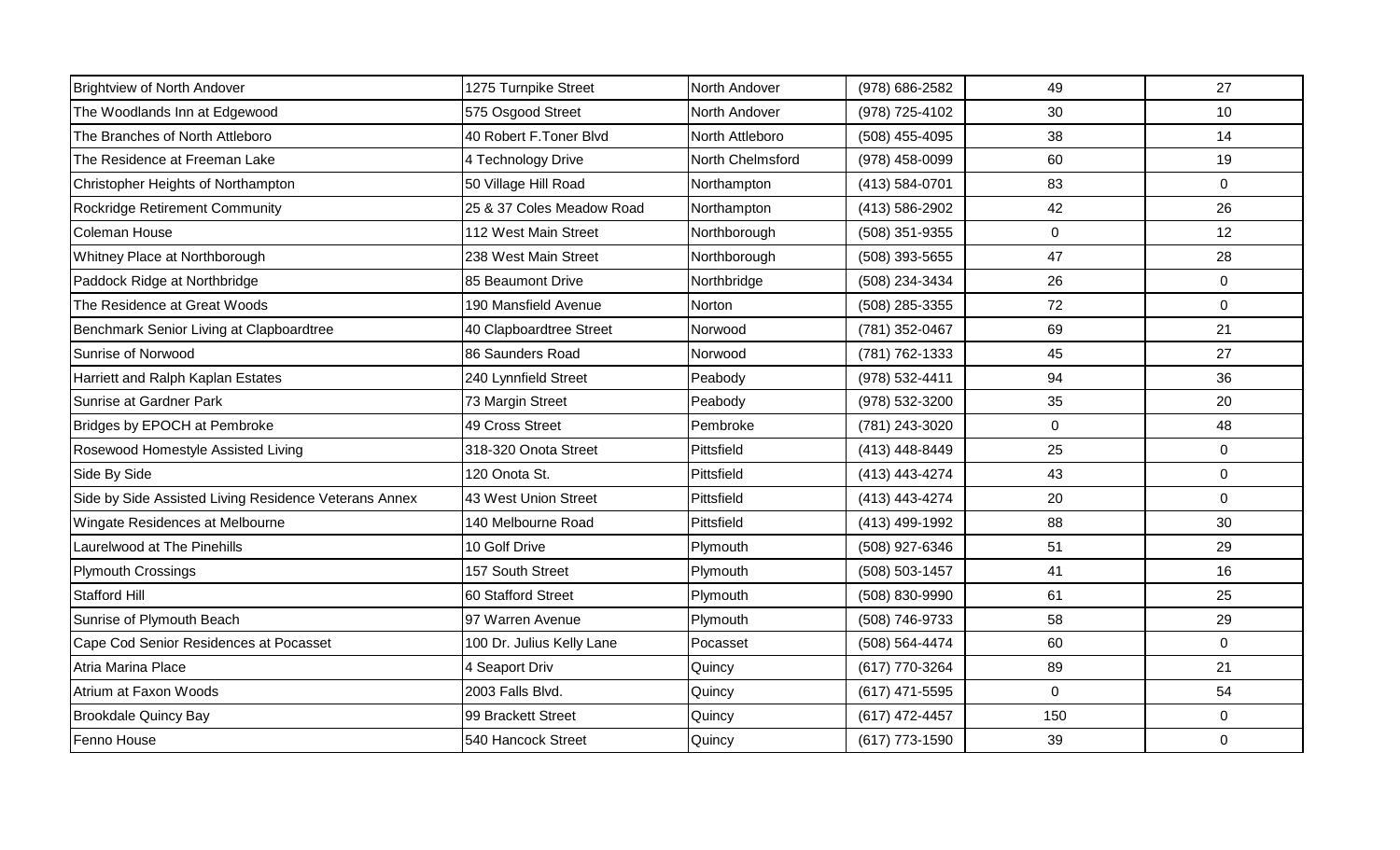| The Assisted Living Residences at Hancock Park          | 164 Parkingway        | Quincy       | (617) 773-4222 | 42          | $\mathbf 0$    |
|---------------------------------------------------------|-----------------------|--------------|----------------|-------------|----------------|
| All American Assisted Living at Raynham                 | 1084 Broadway Street  | Raynham      | (508) 822-9400 | 45          | 13             |
| Artis Senior Living of Reading                          | 1100 Main Street      | Reading      | (781) 872-1907 | $\mathbf 0$ | 64             |
| The Residence at Pearl Street                           | 75 Pearl Street       | Reading      | (781) 944-9200 | 63          | 20             |
| <b>Prospect House</b>                                   | 420 Reservoir Ave.    | Revere       | (781) 853-0005 | 96          | 13             |
| John Bertram House                                      | 29 Washington Sq.     | Salem        | (978) 744-1002 | 25          | 0              |
| Assisted Living Center of Salisbury                     | 19 Beach Road         | Salisbury    | (978) 463-9809 | 30          | 0              |
| Decatur House                                           | 176 Main Street       | Sandwich     | (508) 888-6404 | 38          | 0              |
| The Rubin Home Assisted Living                          | 50 Houston Ave        | Saugus       | (781) 558-1909 | $\mathbf 0$ | 9              |
| Whitney Place at Sharon                                 | 675 South Main Street | Sharon       | (781) 784-0111 | 44          | 44             |
| Hampton Suites at Southgate                             | 30 Julio Drive        | Shrewsbury   | (508) 842-8331 | 70          | $\mathbf 0$    |
| <b>Shrewsbury Crossings</b>                             | 311 Main Street       | Shrewsbury   | (508) 845-2100 | 47          | 17             |
| The Residence at Orchard Grove                          | 258 Walnut St         | Shrewsbury   | (508) 841-5735 | 60          | 20             |
| <b>Clifton Assisted Living Community</b>                | 444 Wilbur Avenue     | Somerset     | (508) 324-0200 | 58          | $\mathbf 0$    |
| Visiting Nurse Assisted Living                          | 259 Lowell Street     | Somerville   | (617) 776-9800 | 97          | $\overline{0}$ |
| Loomis Village                                          | 20 Bayon Drive        | South Hadley | (413) 532-5325 | 21          | $\mathbf 0$    |
| Woodbridge Assisted Living at The Cottages of Southwick | One Sawmill Park      | Southwick    | (413) 569-1945 | 18          | 0              |
| Loomis Lakeside at Reeds Landing                        | 807 Wilbraham Road    | Springfield  | (413) 782-1800 | 15          | $\Omega$       |
| Mason Wright Assisted Living                            | 74 Walnut Street      | Springfield  | (413) 733-1517 | 67          | 23             |
| Prosper at Monastery                                    | 110 Monastery Avenue  | Springfield  | (413) 217-1893 | 87          | 18             |
| The Wellington at Springfield                           | 942 Grayson Drive     | Springfield  | (413) 426-9868 | 73          | 18             |
| Life Care Center of Stoneham                            | 25 Woodland Road      | Stoneham     | (781) 662-2545 | 18          | 0              |
| The Arbors at Stoneham                                  | 140 Franklin Street   | Stoneham     | (781) 435-1958 | 58          | 26             |
| The Arbors at Stoughton                                 | 2121 Central Street   | Stoughton    | (781) 344-0310 | 67          | 24             |
| Bridges by EPOCH at Sudbury                             | 1 Farmstead Land      | Sudbury      | (978) 261-7007 | $\mathbf 0$ | 48             |
| <b>Orchard Hill</b>                                     | 761 Boston Post Rd.   | Sudbury      | (978) 218-3004 | 45          | 0              |
| Bertram House of Swampscott                             | 565 Humphrey Street   | Swampscott   | (781) 595-1991 | 37          | 22             |
| The Residence at Vinnin Square                          | 224 Salem Street      | Swampscott   | (781) 603-0099 | 62          | 22             |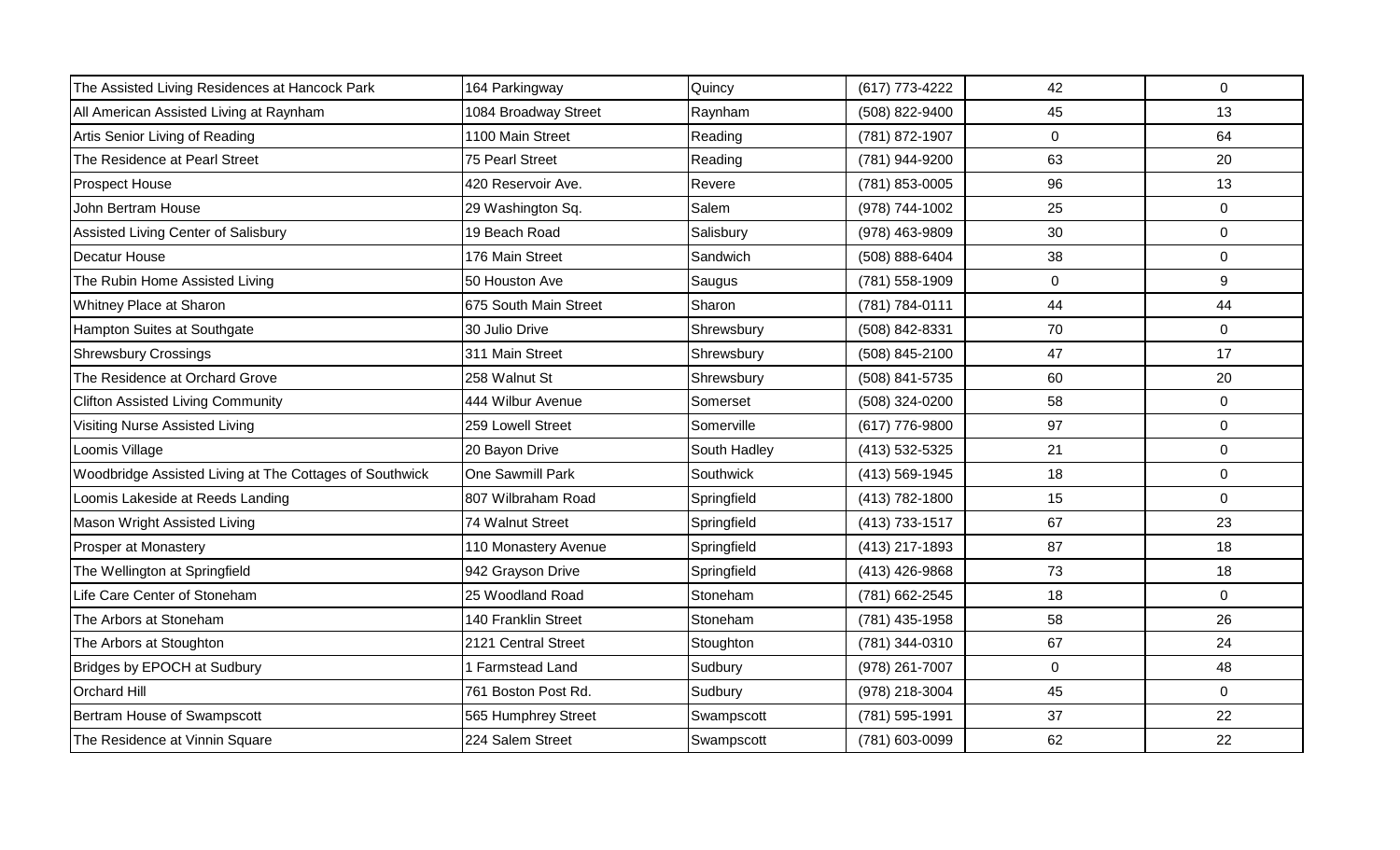| 924 Gardner's Neck Rd.  | Swansea     | (508) 324-9074 | 29          | $\mathbf 0$ |
|-------------------------|-------------|----------------|-------------|-------------|
| 763 County Street       | Taunton     | (508) 824-4800 | 53          | 25          |
| 2000 Emerald Court      | Tewksbury   | (978) 640-0194 | 73          | 21          |
| 10-B Erlin Terrace      | Tewksbury   | (978) 851-3121 | 23          | 12          |
| 2580 Main Street        | Tewksbury   | (978) 657-0800 | $\mathbf 0$ | 50          |
| 21 Crescent St          | Wakefield   | (781) 486-4422 | 42          | 28          |
| 180 Main Street         | Walpole     | (508) 660-1555 | 17          | 15          |
| 126 Smith Street        | Waltham     | (781) 466-9912 | 67          | 22          |
| 73 South Street         | Ware        | (413) 758-5377 | 61          | 23          |
| 300 Rosebrook Way       | Wareham     | (774) 678-0513 | 45          | 13          |
| 341 Mount Auburn Street | Watertown   | (617) 923-7779 | 62          | $\mathbf 0$ |
| 20 Summer Street        | Watertown   | (617) 924-8100 | 65          | 25          |
| 134 Boston Post Road    | Wayland     | (508) 358-2800 | 33          | 29          |
| 285 Commonwealth Road   | Wayland     | (508) 652-6300 | 43          | 16          |
| 10 Green Way            | Wayland     | (508) 358-0700 | 66          | 10          |
| 338 Thompson Rd.        | Webster     | (508) 949-0400 | 83          | $\mathbf 0$ |
| 23 Washington Street    | Wellesley   | (781) 235-1614 | 52          | $\mathbf 0$ |
| 8 West Main Street      | West Groton | (978) 448-4122 | 43          | 16          |
| 5 Lyman Street          | Westborough | (508) 366-3662 | 14          | 46          |
| One Lyman Street        | Westborough | (508) 366-3662 | 34          | $\mathbf 0$ |
| 551 North Street        | Westfield   | (413) 568-0000 | 63          | 21          |
| 40 Court Street         | Westfield   | (413) 562-0001 | 80          | 10          |
| 108 Littleton Road      | Westford    | (978) 692-9541 | $\pmb{0}$   | 48          |
| 99 Norumbega Road       | Weston      | (781) 899-5505 | 80          | 13          |
| 20 Longwood Drive       | Westwood    | (781) 329-4433 | 24          | $\mathbf 0$ |
| 140 University Ave      | Westwood    | (781) 251-6630 | $\pmb{0}$   | 64          |
| 6 Longwod Drive         | Westwood    | (781) 320-1999 | $\mathbf 0$ | 24          |
| 43 Schoolhouse Rd.      | Weymouth    | (781) 335-8666 | 80          | 16          |
|                         |             |                |             |             |